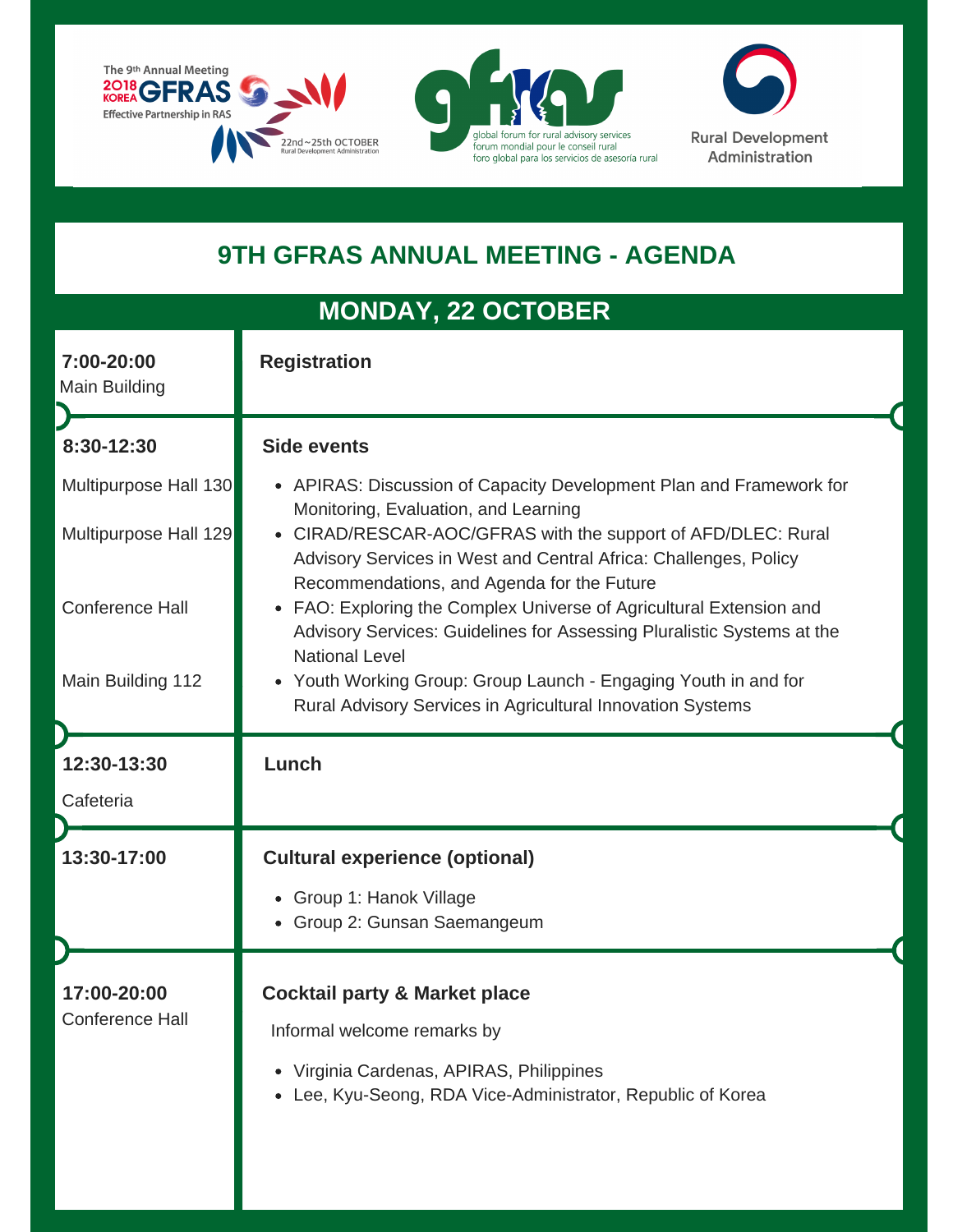| <b>TUESDAY, 23 OCTOBER</b>            |                                                                                                                                                                                                                                                                                                                                                                                                                                                                                                                                                                                                                                                                                                                                                                                                                                                                                                                |
|---------------------------------------|----------------------------------------------------------------------------------------------------------------------------------------------------------------------------------------------------------------------------------------------------------------------------------------------------------------------------------------------------------------------------------------------------------------------------------------------------------------------------------------------------------------------------------------------------------------------------------------------------------------------------------------------------------------------------------------------------------------------------------------------------------------------------------------------------------------------------------------------------------------------------------------------------------------|
| $9:00 - 10:00$<br><b>Concert Hall</b> | <b>Formal opening</b><br>Rasheed Sulaiman V, GFRAS Steering Committee Chair, India<br>Ra, Seungyong, RDA Administrator, Republic of Korea<br>$\bullet$<br>Kim, Songil, Vice-Governor of Jeonbuk Province, Republic of Korea<br>$\bullet$                                                                                                                                                                                                                                                                                                                                                                                                                                                                                                                                                                                                                                                                       |
| 10:00-10:30                           | <b>Break &amp; group picture session</b>                                                                                                                                                                                                                                                                                                                                                                                                                                                                                                                                                                                                                                                                                                                                                                                                                                                                       |
| 10:30-11:30<br><b>Concert Hall</b>    | State of the practice of RAS partnerships: Where are we now?<br>Where are we headed?<br>Per Video:<br>• Kristin Davis, Developing Local Extension Capacities (DLEC) Director;<br><b>Former GFRAS Executive Secretary</b><br>Speakers:<br>Ernest Edward Bethe III, Principal Operations Officer, International<br>$\bullet$<br>Finance Corporation (IFC), Singapore<br>Guy René Faure, Director of the Innovation Research Unit, Centre de<br>$\bullet$<br>Cooperation Internationale en Recherche Agronomique (CIRAD),<br>France<br>Jim Leandro Cano, Country Representative, Young Professionals for<br>$\bullet$<br>Agricultural Development (YPARD), Philippines<br>Maria Isabel Paredes, Programme Officer, Latin American Network for<br>Rural Extension Services (RELASER), Ecuador<br>Mercy Oluwayemisi Akeredolu, Technical Director, Sasakawa Africa<br>Fund for Extension Education (SAFE), Ethiopia |
| 11:30-12:30<br><b>Concert Hall</b>    | State of policy in supporting partnerships<br>Speakers:<br>• Alpha Sennon, Founder and Executive Director, Whyfarm, Trinidad and<br>Tobago<br>David Nielson, GFRAS Steering Committee Co-Chair, USA<br>• John Peters, Extension and Technical Services Provider, United States<br>Agency for International Development (USAID), USA<br>Kinaai Kairo, Director, Ministry of Agriculture, Kiribati<br>Mary Wairimu Kamau, Board Chair, African Forum for Agricultural Advisory<br>Services, AFAAS, Kenya<br>Yongsup Song, Director General, Agricultural Research and Extension<br>Services Center in North Chungcheong Province, Republic of Korea                                                                                                                                                                                                                                                              |
| 12:30-13:30/14:00<br>Cafeteria        | Lunch                                                                                                                                                                                                                                                                                                                                                                                                                                                                                                                                                                                                                                                                                                                                                                                                                                                                                                          |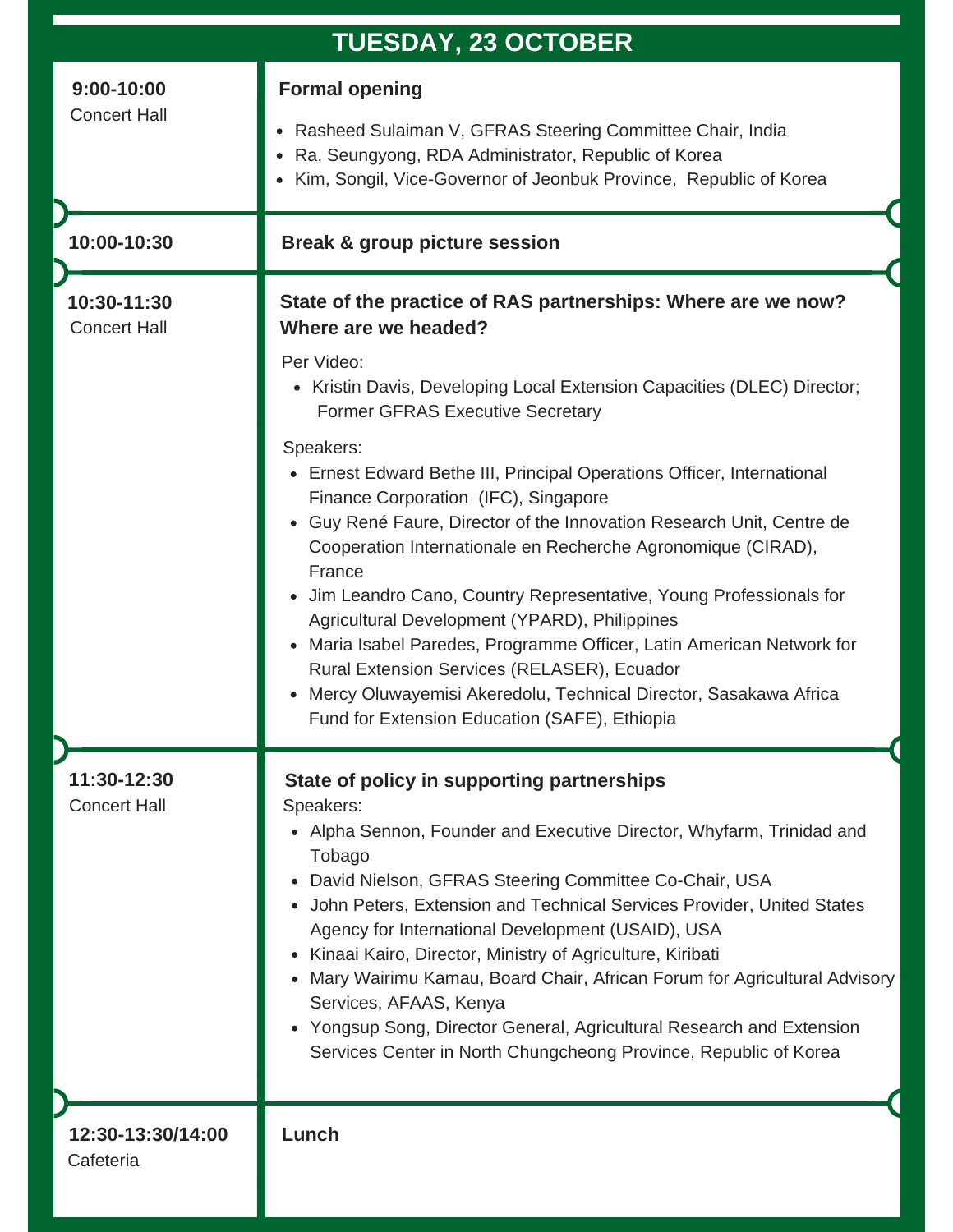| 13:30-17:30<br>Auditorium                                                           | <b>Korean session</b><br>Please note this is a parallel event and participation is upon invitation only                                                                                                                          |
|-------------------------------------------------------------------------------------|----------------------------------------------------------------------------------------------------------------------------------------------------------------------------------------------------------------------------------|
| 14:00-15:00<br><b>Conference Hall</b>                                               | <b>Shift and share</b><br>State of RAS/Partnerships from "on the ground" and regional<br>$\bullet$<br>perspectives<br>Information on Parallel Sessions                                                                           |
| 15:15-17:00<br><b>Conference Hall</b><br>Main Building 112<br>Multipurpose Hall 129 | <b>Parallel sessions</b><br>• PS1: Smart Technologies for Effective Partnerships in RAS<br>• PS2: Innovative Financing Towards Effective Partnerships in RAS<br>• PS3: Convergence Through Collaboration and Coordination in RAS |
| 17:00                                                                               | <b>Buses depart to Grand Hillstone Hotel</b>                                                                                                                                                                                     |
| 17:30-20:00<br><b>Grand Hillstone</b><br>Hotel                                      | Welcome ceremony & dinner                                                                                                                                                                                                        |
|                                                                                     | <b>WEDNESDAY, 24 OCTOBER</b>                                                                                                                                                                                                     |
|                                                                                     |                                                                                                                                                                                                                                  |
| 8:00-8:30<br><b>Conference Hall</b>                                                 | <b>Introduction to Korean RAS</b><br>• Mr. Sueng-oh Yoo, Director of Research and Development (R&D)<br>Extension Division, RDA, Republic of Korea                                                                                |